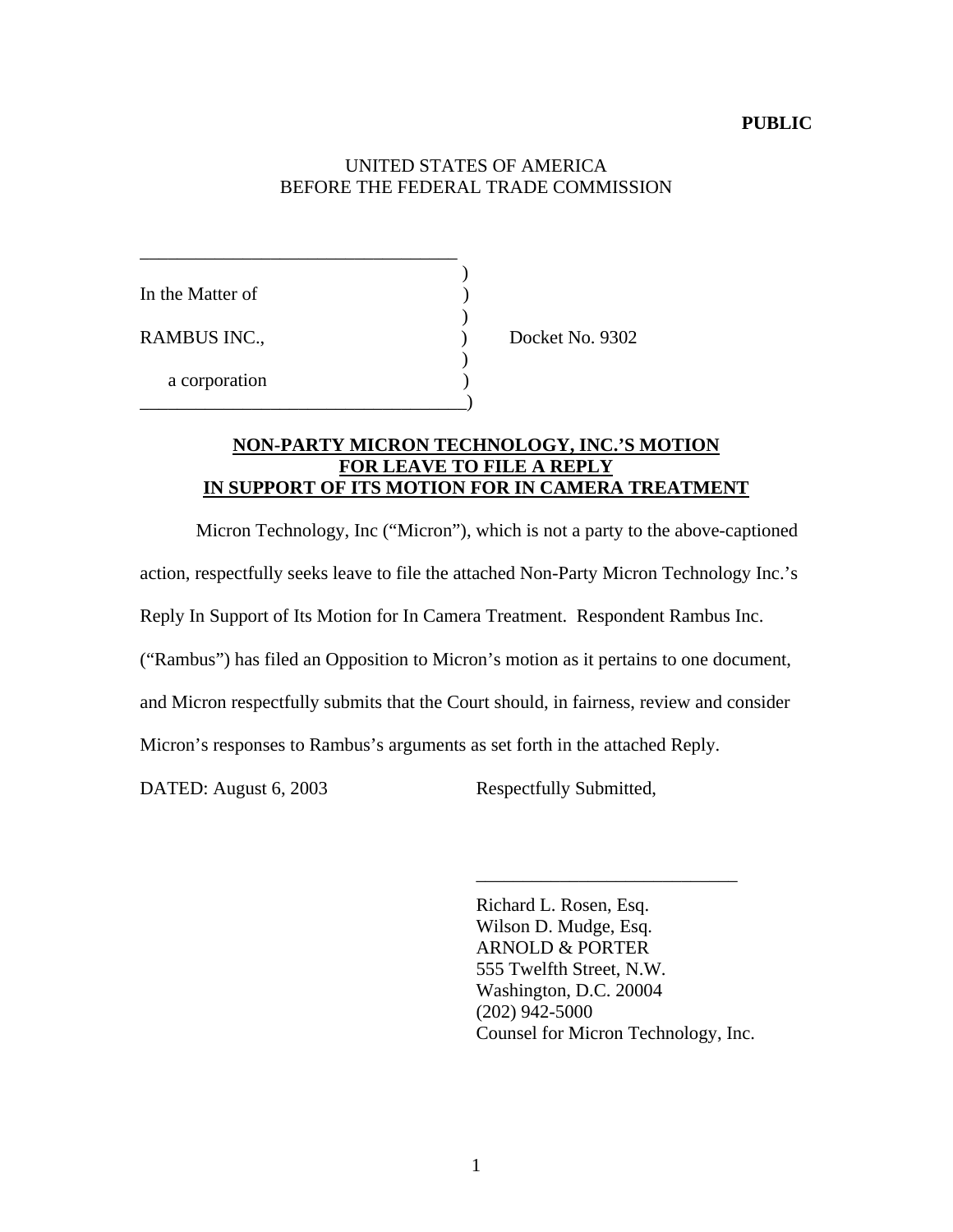# UNITED STATES OF AMERICA BEFORE THE FEDERAL TRADE COMMISSION

)

)

)

In the matter of  $\qquad \qquad$  )

RAMBUS INC., Docket No. 9302 a corporation (a)

## **[PROPOSED] ORDER GRANTING MICRON TECHNOLOGY, INC.'S MOTION FOR LEAVE TO FILE A REPLY IN SUPPORT OF ITS MOTION FOR IN CAMERA TREATMENT**

Having reviewed all papers filed with this motion, the Court hereby GRANTS

Non-Party Micron Technology, Inc.'s Motion For Leave To File A Reply In Support of

Its Motion For In Camera Treatment. Accordingly, IT IS HEREBY ORDERED that

Micron's Reply In Support of Its Motion For In Camera Treatment shall be filed.

Date:

Stephen J. McGuire Chief Administrative Law Judge